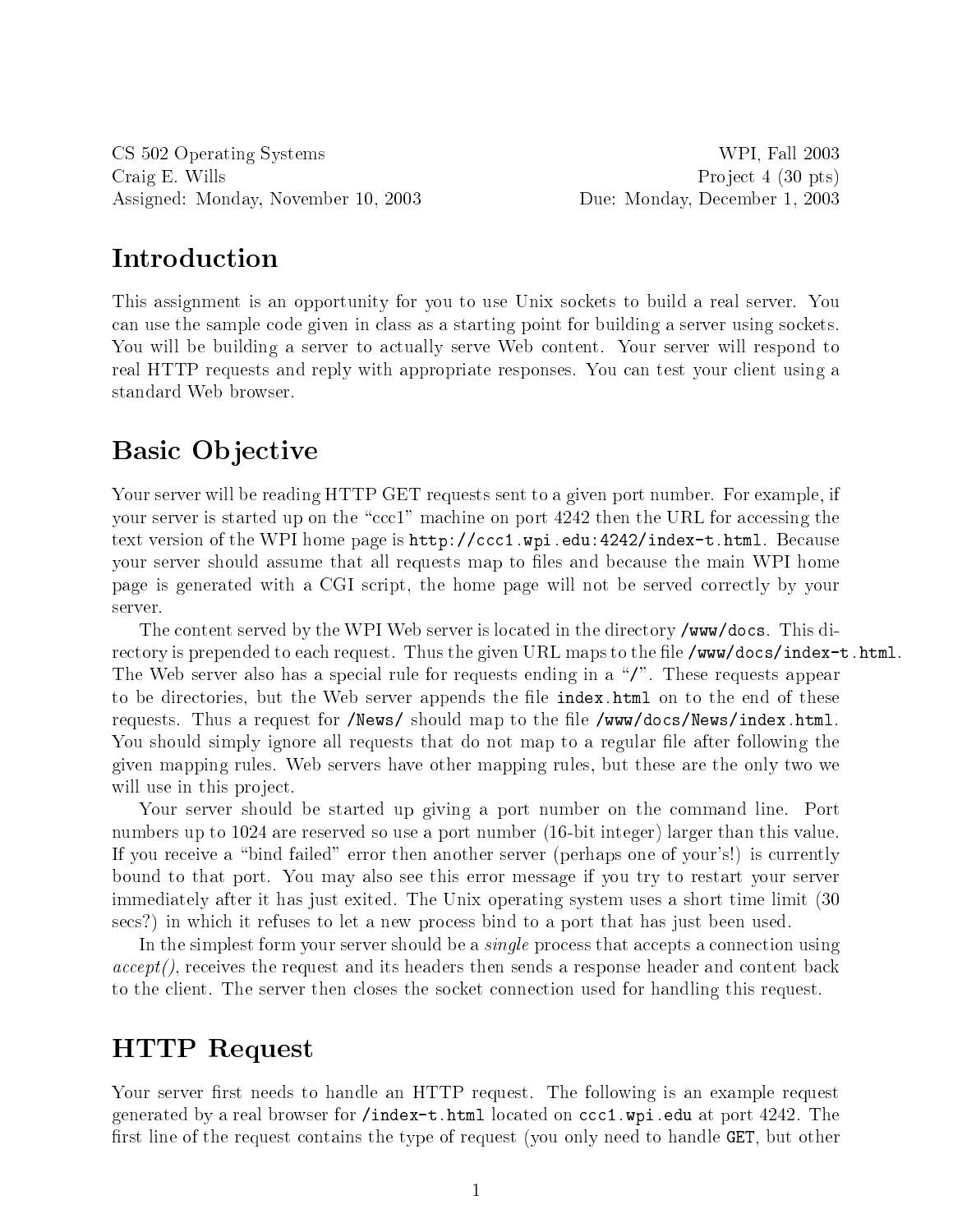types su
h as HEAD and POST are possible in HTTP). Following the GET request is the obje
t to be requested. You will first want to ensure that the request is of type GET and then extract the object string. The remainder of the line identifies the HTTP version used by the browser. You an ignore the HTTP version. The remaining lines are HTTP request headers. In  $\text{HTTP}/1.1$ , the Host field is required, but you can ignore this line and all other headers. However, your server needs to read these headers.

```
GET /index-t.html HTTP/1.0
Connection: Keep-Alive
User-Agent: Mozilla/4.7 [en] (X11; U; SunOS 5.7 sun4u)
Host: ccc1.wpi.edu: 4242
Accept: image/gif, image/x-xbitmap, image/jpeg, image/pjpeg, image/png, */*
Accept-Encoding: gzip
Accept-Language: en
Accept-Charset: iso-8859-1,*,utf-8
```
To aid you in reading the request a line at a time, the routine *sockreadline* () has been created and put in the file /cs/cs502/public/example/sockreadline.c, which you are welcome to copy and use. This routine receives a character at a time from a given socket and stores these characters in a NULL-terminated character buffer. It returns when the newline  $(\nabla)$  character is reached.

Note that the HTTP specification expects all lines to be terminated with a CR (carriage return) and LF (line feed) characters. These characters are " $\rm\Delta r\rm\Delta m$ " in C/C++. Note also that the HTTP specification expects a "blank" line containing only " $\\r\$ r" at the end of the request headers. Your server should keep reading lines until it re
eives su
h a line.

### HTTP Response

There are a number of HTTP response odes, but for this proje
t we will use only two: 200 and 404. If you receive a GET request for an object that can be successfully mapped to a file then you should open this file for reading using the system call  $open(.)$ . If you successfully open the file then your server should first send the HTTP response "HTTP/1.0 200 OK\r\n\r\n" indicating success followed by a blank line. Note that two sets of  $CR/LF$  characters are sent. Subsequently you should use  $read()$  to read all content from the file and send it on to the server. Use  $close()$  to close the file when done reading and close the socket connection. Your server is done handling this request. Note that you should use these system calls for  $I/O$ rather than use routines expecting only text as the object contents may not be text.

If the request is not valid or cannot be mapped to a file that is successfully opened then your server should send back to the client the response "HTTP/1.0 404 Not Found\r\n\r\n" indicating failure and close the socket connection.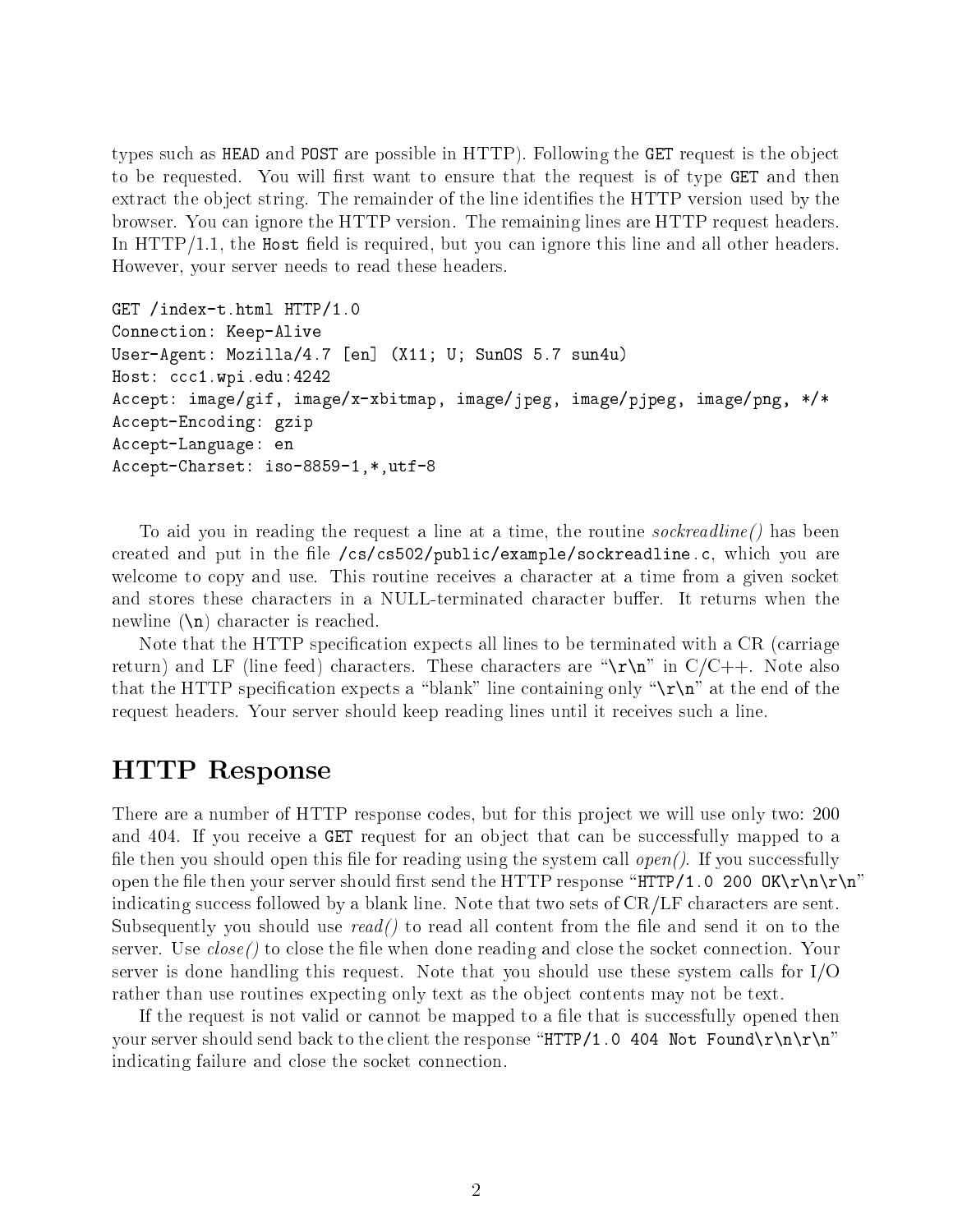### Client Testing Testing Testing

To test your server, you an use a standard browser. However, to make testing simpler and to be able to see the response headers, you should create a simple Web client. This client should onne
t to a given port on a given host and send a minimal request string. Use ommand line arguments to ontrol your lient. For example:

### % webclient ccc1 4242 /index-t.html

can be used to request the object from port 4242 on the machine ccc1. Your simple webclient will need to connect to the port and send the GET line (ending in CR/LF) followed by a blank line with  $CR/LF$ . You can use "HTTP/1.0" as the version. Your client should then re
eive ba
k the response headers and ontent from the server and print them to stdout. Beware of requesting images with your simple client as the content will likely will not print well. You should also be able to use your Web client with any Web server by sending to the standard Web server port 80.

Completing a simple server and a simple client and verifying they both work for HTML ontent is worth 20 out of 30 points for the proje
t.

For an additional five points on the project, you should modify your Web server to fork off a process to handle each request. The child process will use the socket value returned by all interaction with the contract with the parent with the parent with the parent problem with the component to accept additional connections. This approach will allow requests to be handled in parallel by the server.

Watch out for this approach as the parent and child processes should be sure to close socket connections they are not using. Also be sure to insert code to cleanup "zombie" processes that are left after the child processes terminate. Use  $wait3()$  to do so such as the following code that collects status information. See the man page for additional information.

```
int pid;
int status;
stru
t rusage ruse;
while ((pid = wait3(&status, WNOHANG, & rules))) > 0);
```
You can either do this in your main server code or in a signal handler, but in the latter case  $accept()$  will return an error indicating an interrupted system call (EINTR), which you need to he
k for.

Your server should support either forking or non-forking. Use a ommand line argument (default is non-forking) to indicate which approach to use. For example:

### % webserver 4242 fork  $\mathbf{v}$  we be a force  $\mathbf{v}$  for  $\mathbf{v}$

is used to start your server on port 4242 with the forking option. Use "none" or leave out the last argument to indicate a non-forking server.